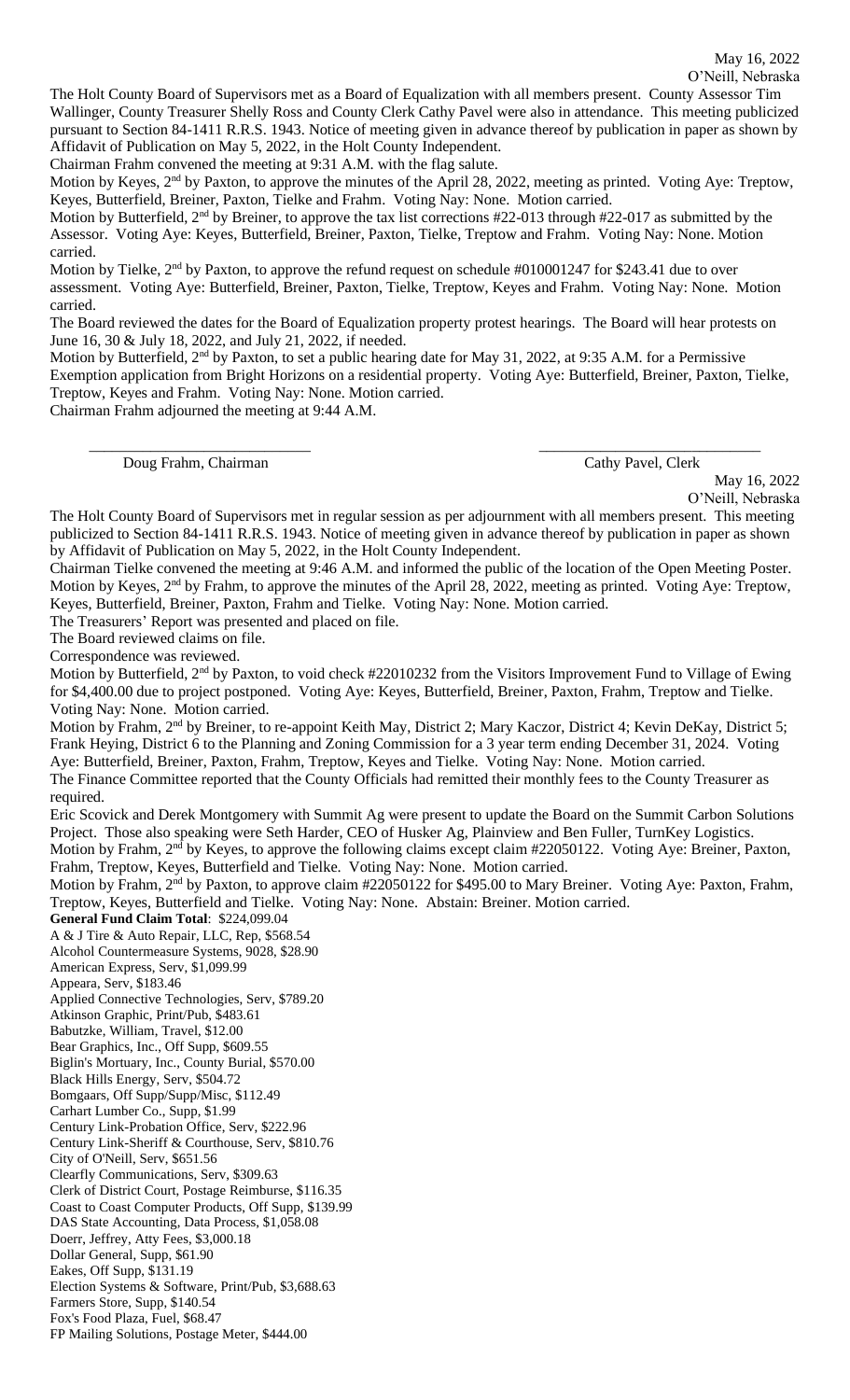Fusion Cloud Services, LLC, Serv, \$248.74 Gokie Oil Co., Fuel, \$322.68 Gotschall & Sholes, Atty Fees, \$430.00 Great America Leasing Co., Off Equipment Lease, \$1,408.79 Great Plains Communications, Inc., Serv, \$213.79 Heartland Fire Protection, Main, \$116.63 Holiday Inn Kearney, Travel, \$483.75 Holt County Independent, Print/Pub, \$1,489.12 Holt County Clerk, Misc, \$15.00 Holt County Court, Court Costs, \$141.50 Holt County District Court, Court Costs, \$110.00 Holt County Road Department, Supp, \$1,612.80 Holt County Treasurer, Postage, \$136.00 Hooey, Kami, Serv, \$236.50 Idemia Identity & Security, Data Process, \$5,156.00 J&L Collision Center, Inc., Rep, \$3,138.87 Jack's Uniforms & Equipment, Supp, \$3,480.64 Johnson's, Inc, Rep, \$592.00 KBRX Radio Station, Adv, \$235.50 Liewer, Mark, Transport, \$15.36 Madison County District Court, Mental Health Board Costs, \$100.00 Madison County Sheriff, Mental Health Board Costs, \$28.46 Matchett, Ben, Training, \$64.00 Meritain Health, Health Ins, \$125,000.00 Microfilm Imaging Systems, Inc., Off Equipment Lease, \$246.00 Microsoft, Data Process, \$132.00 Mips, Inc., Data Process, \$2,069.76 Modern Marketing, Off Supp, \$348.88 National Pen Co., LLC, Off Supp, \$189.34 Nebraska Health & Human Services, Serv, \$90.00 Nebraska Public Power District, Serv, \$2,839.93 Nebraska Tech & Telecommunications, Inc., Serv, \$438.22 Nordby, Ed, Training, \$16.00 Northeast Nebraska Area Agency on Aging, County Share FY 2023, \$7,166.00 O'Neill Car Wash, Serv, \$55.14 O'Neill Family Pharmacy, Medical, \$73.71 O'Neill Printing Co., Off Supp, \$24.00 O'Neill Shopper, Off Supp/Print/Pub, \$252.89 O'Neill Super Foods, Supp, \$909.80 O'Neill Tire & Supply, Rep, \$563.95 Office Products Center, Off Equipment/Rep, \$268.87 Ogden's Ace Hardware, Supp, \$33.98 One Office Solution-Assessor, Off Supp, \$220.24 One Office Solution-Brent Law, Off Supp, \$61.35 One Office Solution-Clerk, Off Supp, \$99.75 One Office Solution-Co Atty, Off Supp, \$109.80 One Office Solution-District Court, Off Supp, \$3,803.29 One Office Solution-Jail, Off Supp, \$18.69 One Office Solution-Probation, Off Supp, \$324.74 One Office Solution-Public Defender, Off Supp, \$129.55 One Office Solution-Sheriff, Off Supp, \$42.56 One Office Solution-Treasurer, Off Supp, \$79.49 One Office Solution-Weed, Off Supp, \$150.45 Pavel, Cathy, Election Cost Reimburse, \$50.52 Peetz, Forrest, Atty Fees, \$91.50 Petty Cash-County Attorney, Postage Reimburse, \$535.56 Petty Cash-Sheriff, Postage Reimburse, \$28.80 Petty Cash-Treasurer, Postage Reimburse, \$97.52 Physicians Laboratory P.C., Autopsy Costs, \$3,004.00 PIP, Postage Meter, \$2,800.00 Positive Concepts, Off Supp, \$184.50 Prairie Hills Ford, Rep, \$258.91 Quill-Clerk, Off Supp, \$112.17 Quill-County Court, Off Supp, \$300.04 Quill-Extension, Off Supp, \$471.52 Quill-Public Defender, Off Supp, \$69.99 Ranchland Auto Parts, Rep, \$208.27 Reiser Insurance Group, LLC, Bond, \$40.00 RR Donnelley, Off Supp, \$114.11 Schaecher Electric, Rep, \$660.26 Schindler Elevator Corp., Rep/Main, \$44.54 Shamrock Nursery, Inc., Lawn Main, \$580.87 Simple Solutions Computer Group, Off Rep, \$109.99 Smith, Darla, Contract Labor, \$1,500.00 Smith, Rodney, Training, \$150.00 Staybridge Suites, Travel, \$384.00 Taylor Made Printing, Print/Pub, \$50.00 Three River Communications, LLC, Serv, \$220.42 Timmerman, Amy, Mifi Card, \$90.04 Torpin's Rodeo Market, Supp, \$162.63 University of Nebraska-Lincoln, Off Supp, \$225.00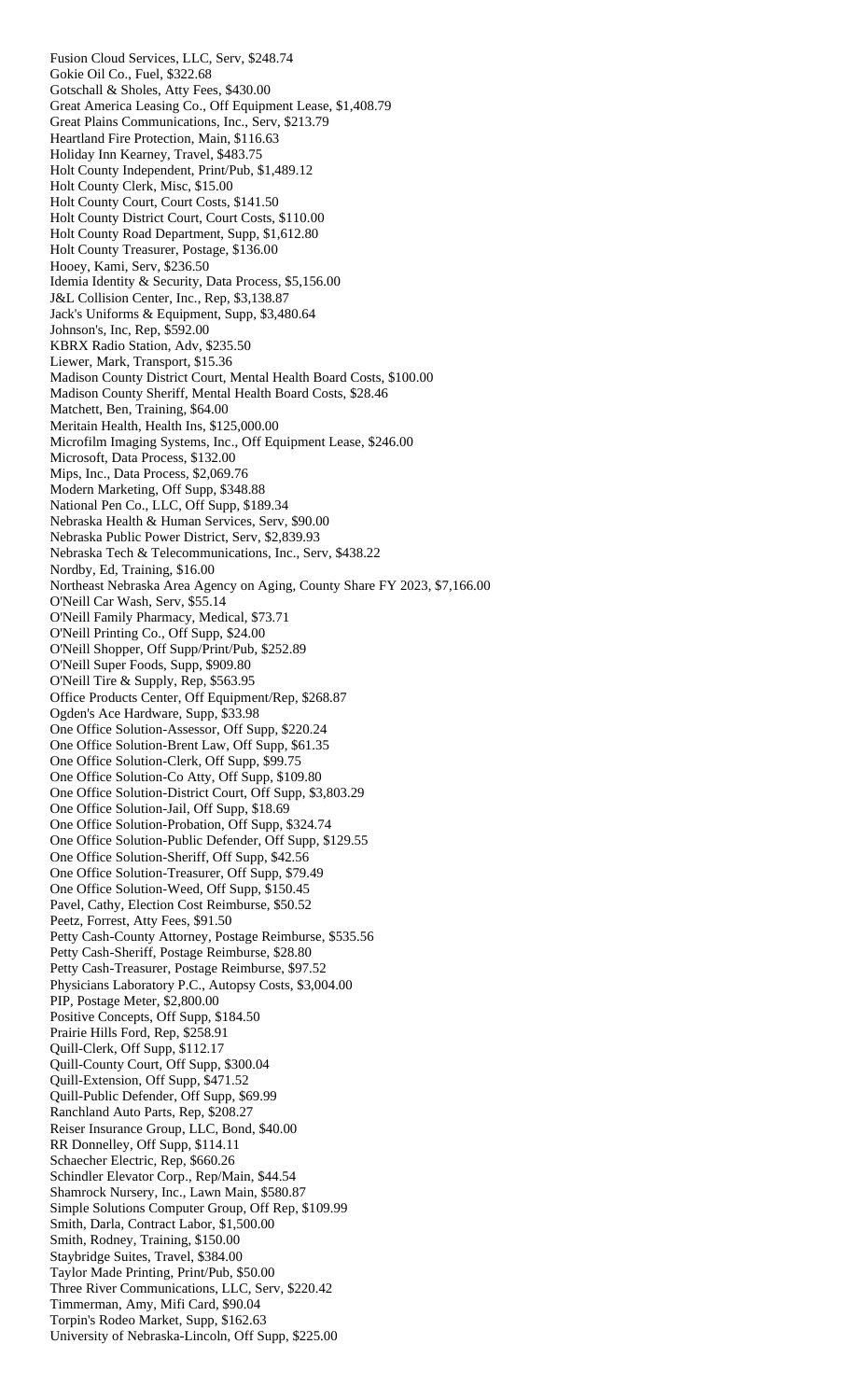University of Nebraska-Lincoln, Serv, \$1,200.00 UNL Print and Copy Services, Off Supp, \$101.49 UNL 4-H Assistant, 3rd Qtr4h-Asst, \$21,020.05 US Bank, Off Supp/Postage/Supp, \$1,934.48 Verizon Wireless, Serv, \$313.18 Werth, LaDonna, Travel, \$42.02 Wex Bank, Fuel, \$2,599.46 Zelle Human Resource Solutions, Serv, \$3,000.00 **Road Fund Claim Total: \$270,710.92**  AKRS Equipment, Parts, \$1,434.04 Appeara, Serv, \$372.81 Applied Connective Technologies, Serv, \$12.95 AT&T, Serv, \$66.11 Atkinson Graphic, Print/Pub, \$258.25 Avera St. Anthony's Hospital, Medical, \$228.00 B's Enterprises, Inc., Culverts/Grader Blades/Signs, \$85,663.84 Black Hills Energy, Serv, \$961.42 Blackburn Mfg Co., Barricades/Flags/Flares, \$320.31 Bomgaars, Parts/Supp, \$1,538.91 Breiner Welding & Fabrication, Parts/Rep/Supp, \$463.01 Breiner, Mary, Clay, \$495.00 Brewer, Kip, Travel, \$50.00 Carhart Lumber Co., Supp, \$24.87 Carroll Olson Enterprises, Parts/Supp, \$170.07 Century Link-2377 Road, Serv, \$61.89 Century Link-2831 Road, Serv, \$62.24 Century Link-3888 Road, Serv, \$155.32 Century Link-5440 Road, Serv, \$62.21 Chambers Shopper, Print/Pub, \$70.00 Chambers Township, Road Main, \$737.35 City of Atkinson, Serv, \$78.64 Connot Tire Service, Parts/Rep, \$217.85 Cubby's, Inc., Fuel, \$2,016.65 Elkhorn Rural Public Power District, Serv, \$75.27 Emme Sand & Gravel, Gravel, \$57,966.78 Ewing Feed & Supply, Supp, \$20.99 Farmers Pride, Fuel, \$14,233.16 Farmers Store, Fuel, \$237.75 First Stop, Fuel, \$147.89 Fusion Cloud Services, LLC, Serv, \$59.41 Great America Leasing Co., Off Equipment Lease, \$184.15 Great Plains Communications, Inc., Serv, \$52.71 Great Plains Leasing, Equipment Rental, \$1,446.01 Green's Service, Fuel, \$175.94 Harvey, John, Travel, \$9.90 Hobbs, Robert, Travel, \$70.83 Hoffman, Alex, Travel, \$66.00 Holt County Independent, Print/Pub, \$273.63 J&J Sanitation - 3051-1421, Serv, \$205.16 J&J Sanitation - 3051-1859, Serv, \$127.26 Jebro, Inc., Bituminous Surfacing, \$7,815.64 Jirosel Corp., Fencing, \$4,152.75 K & M Telephone Co., Serv, \$35.50 Laquinta Inn By Wyndham-Lincoln, Travel, \$592.00 Mainelli Wagner & Associates, Inc., Engineering Fees, \$14,627.90 Mitchell Equipment, Inc., Parts/Supp, \$234.42 Municipal Power, Serv, \$445.38 Nebraska Department of Transportation, Bridges, \$43,842.35 Nebraska Public Power District, Serv, \$341.42 Netcom, Inc., Parts/Rep, \$727.00 North Central Public Power, Serv, \$87.45 Northeast Community College, Training, \$2,210.00 Northeast Glass, Parts, \$455.00 Northeast Nebraska Telephone Co., Serv, \$45.29 O'Neill Auto Supply, Inc., Parts/Supp, \$985.07 O'Neill Electric Motor Services, Parts, \$50.50 O'Neill Shopper, Print/Pub, \$593.95 O'Neill Super Foods, Supp, \$170.25 Occupational Health Services, Serv, \$345.00 Ogden's Ace Hardware, Off Supp/Supp, \$93.86 One Office Solution, Off Supp, \$402.72 P.T.L. Trucking, Machine Hire, \$5,197.50 Pomp's Tire Service, Inc., Chains/Tires, \$198.00 Power Plan, Parts, \$3,585.12 Ranchland Auto Parts, Parts/Supp, \$2,470.67 Reiman's Body Shop, Parts/Rep, \$1,335.06 Roeder, Matt, Travel, \$71.79 Schwager, Gene, Gravel, \$220.00 Shamrock Diesel Repair, Parts, \$15.48 Southside Mini Mart, Fuel, \$235.63 TCC Leasing & Rental, Equipment Rental, \$1,507.56